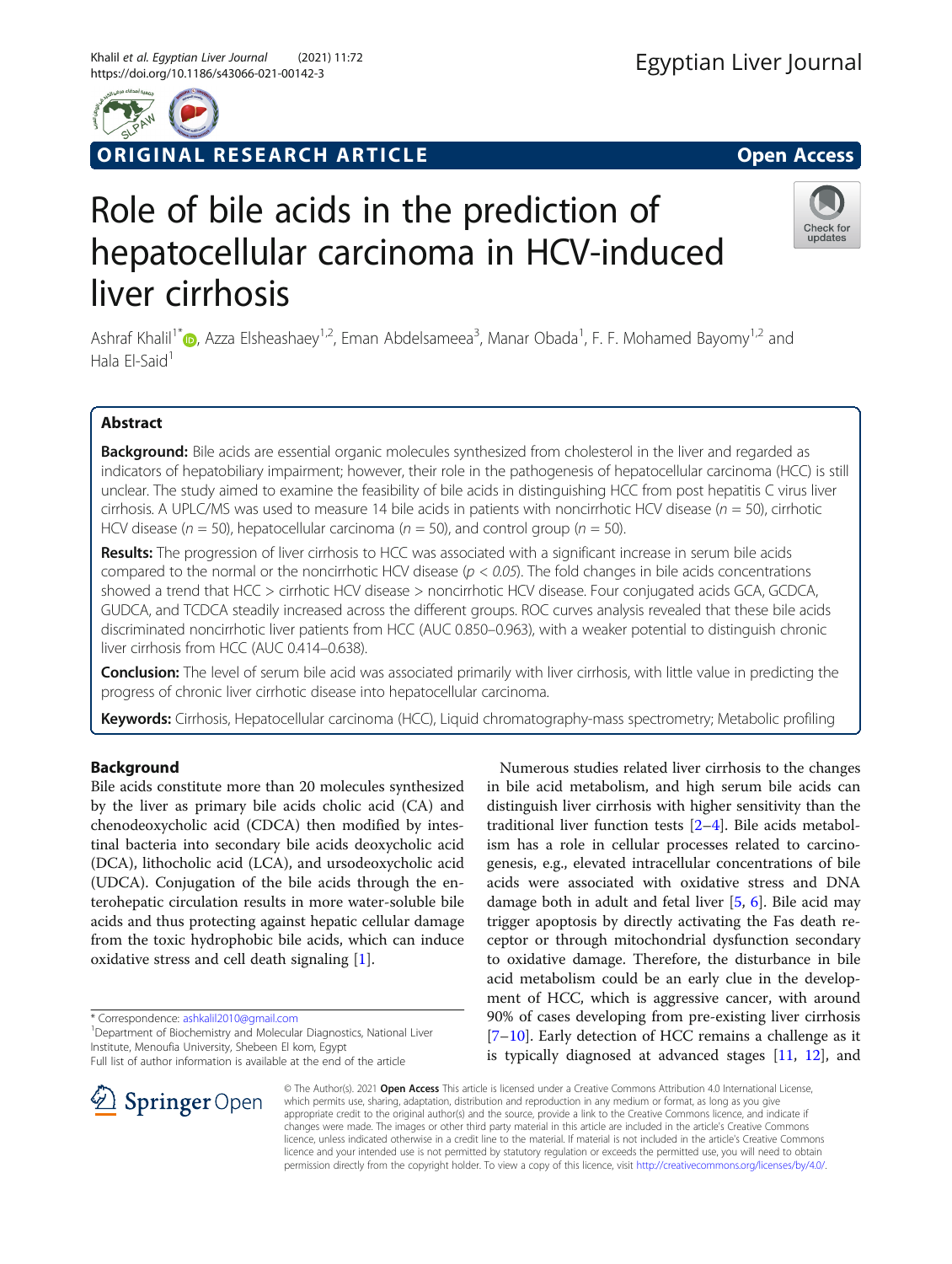there are no clinically approved alternatives to alphafetoprotein (AFP) that could form a noninvasive test for early detection of HCC. AFP had a low sensitivity as 40% of HCC patients have normal AFP levels, and only 20% of patients with early HCC have elevated AFP levels [[13\]](#page-7-0). Des-gamma-carboxyprothrombin and lectin-bound AFP (AFP-L3), glypican-3, Osteopontin, or high c-met expression were hypothesized as alternatives, but their sensitivity for HCC remains unsatisfactory especially, for small lesions [\[14](#page-7-0)–[18\]](#page-7-0). In this study, a metabolomics approach applying, ultra-performance liquid chromatography coupled with mass spectrometry was conducted to characterize 14 bile acids profiles in the serum of patients with post HCV noncirrhotic liver disease, in HCV cirrhotic liver disease, and post HCV complicating HCC patients, as potential markers for HCC.

# Patients

The study was carried out in the Departments of Biochemistry and Molecular diagnostics of the National Liver Institute hospital, Menouffia University, Egypt, from October 2017 to August 2018 and included three groups. The HCV-noncirrhotic liver disease (NCLD) group ( $n = 50$ ) enrolled patients with a documented HCV infection for  $\geq 6$  months without any clinical or imaging (ultrasound and fibro scan) evidence of liver cirrhosis. The post hepatitis C cirrhotic liver disease (CLD) group ( $n = 50$ ) enrolled patients with liver cirrhosis secondary to previous HCV infection. The post hepatitis C liver cirrhosis complicated with HCC group ( $n = 50$ ) enrolled patients whose HCC developed on the existing liver cirrhosis complicating chronic HCV infection. The NHC group ( $n = 50$ ) enrolled normal, healthy subjects, matching the age and the gender of the other groups with no clinical, laboratory, or imaging sign of liver cirrhosis or focal hepatic lesions. NHC subjects were also free from any other cancers, diabetes mellitus, and obesity and were abstinent from drug abuse and alcohol consumption.

# Inclusion criteria

Liver cirrhosis based on the established clinical findings, liver function tests, and positive serological tests (anti-HCV antibody and HCV- RNA PCR tests), fibro scan  $\geq$  14.5kPa, and liver ultrasound confirming the characteristic echogenic pattern of liver cirrhosis. The noncirrhotic patients had a history of HCV infection  $\geq 6$  months with positive serological tests without evidence of liver cirrhosis by fibro scan and ultrasound examination of the liver [[19](#page-7-0)]. HCC diagnosis by imaging consisting of single or multiple focal hepatic lesion(s) associated with elevated serum AFP  $>$  200 ng/ ml and or detection of HCC by histological examination of the liver biopsy. The study used the standard

Child-Pugh classification in CLD and HCC groups [[20\]](#page-7-0) and the Barcelona Clinic Liver Cancer (BCLC) staging system to stage HCC [[21\]](#page-7-0). No history of alcohol intake or illicit drug abuse in all patients enrolled in the study.

# Exclusion criteria

Patients having both HCV and HBV infection, chronic cholestasis, and obstructive gall bladder diseases, liver disease associated with severe renal or systemic diseases as cardiovascular, DM, and obesity were excluded.

# Ethical considerations

The research ethics committees of the National Liver Institute (IRB00003425), Menouffia University, approved the research proposal and the protocols to comply with national research guidelines. Patients provided informed written consent for the use of tissue for research purposes.

# Methods

# Chemicals and reagents

HPLC grade methanol, acetonitrile, and formic acid were purchased from Fisher Scientific (Daytona plus, Randox laboratories limited, UK). Bile acid standards are as follows: cholic acids (CA), chenodeoxycholic acid CDCA, deoxycholic acid DCA, lithocholic acid LCA, ursodeoxycholic acid UDCA, glycocholic acid (GCA), glycochenodeoxycholic acid (GCDCA), glycodeoxycholic acid (GDCA), glycoursodeoxycholic acid (GUDCA), taurocholic acid (TCA), taurochenodeoxycholic acid (TCDCA), taurodeoxycholic acid (TDCA), tauroursodeoxycholic acid (TUDCA), and taurolithocholic acid (TLCA) from Sigma Chemical Sigma-Aldrich (Sysmex KX-21, Sysmex Inc., Japan). HPLC grade water from Millipore pure water purification system (Diamond TII, USA).

# Serum sample collection

Five milliliters of blood were collected from patient and control subjects after overnight fasting about 8–12 h, under a sterile venipuncture, and the extracted serum was stored at − 80 °C until UPLC analysis. Blood chemistry was measured by an automatic biochemical analyzer (Bachman Ltd, London, UK).

# Serum sample preparation and bile acid detection

Serum bile acids were prepared for UPLC/MS/MS as described in [\[22\]](#page-7-0). One hundred microliters of the serum sample mixed with 400 μl of ice-cold methanol were centrifuged at 12500 rpm for 20 min, and then 50  $\mu$ l of the supernatant was added to 100 μl of the mobile phase A (0.001% formic acid) where 5 μl was injected into a C18 column  $(1.7 \,\mu\text{m}, 100 \,\text{mm} \times 2.1 \,\text{mm}$  internal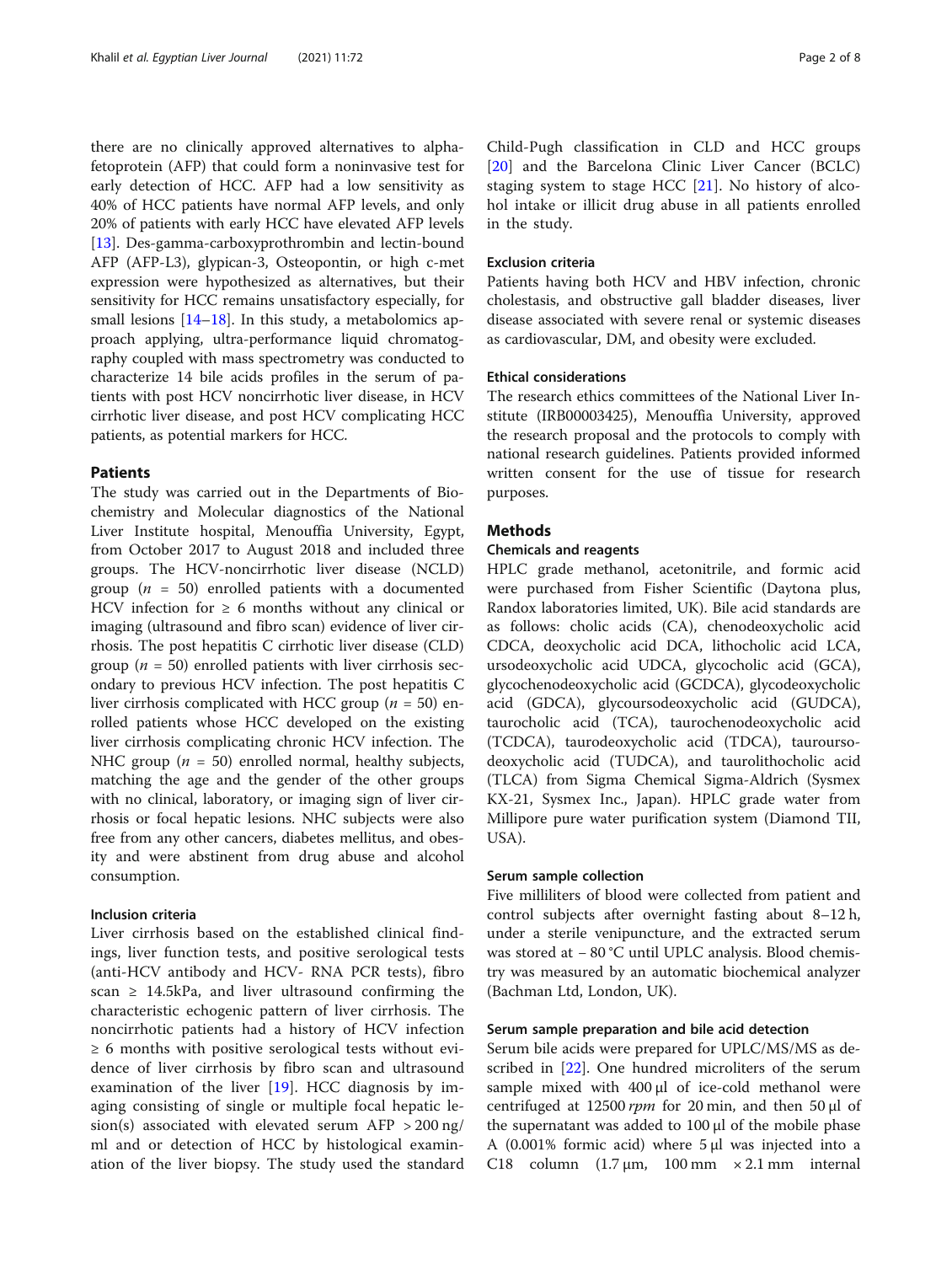<span id="page-2-0"></span>dimensions) of the ultra-performance liquid chromatography at 50 °C (Waters ACQUITY, Milford, MA). The mass spectrometer had an electrospray source operated in the negative ion mode using the multiple reactions monitoring (MRM). Each bile acid was eluted by gradient at a flow rate of 0.5 ml/min, for 2 min with 80% mobile phase A (0.001 formic acid in water) and 20% mobile phase B (acetonitrile), then with a linear gradient of 20% mobile phase B over 5 min followed by mobile phase B at (80%) for 8 min. At the end of each cycle, the column was equilibrated with 80% mobile phase A for 2 min. UPLC-MS raw data obtained with MRM mode were analyzed using Target Lynx application manager version 4.1 (Waters Corp., Milford, MA) to get the quantitative concentration of each bile acid.

# Calibration curves and method assessment

Seven serially diluted standard calibration points, ranging from  $0.125$  to  $20 \mu$ mol/l, and three quality control

(QC) standards points 0.2, 2, and 20  $\mu$ mol/l were prepared from the 14 bile acids mixture and the QC standard in charcoal-stripped serum. Calibrators and QC standards underwent the sample preparation process described before and were used to calibrate the machine. Calibration curves confirmed that bile acids had a linear response, with a coefficient of determination  $(R2) \ge 0.99$ . The recovery was evaluated by comparing the mean detector response of the extracted QC samples at 0.2, 2, and 20 μmol/l in triplicates to the mean detector response of the post-extracted serum blanks spiked at equal concentrations. The accuracy and precision were checked regularly before any assay using three replicates of freshly prepared QC standard samples at 0.2, 2, and 20 μmol/l. Accuracy was calculated from the formula % relative error (RE) [% (measured-theoretical)/theoretical concentration]. Precision was calculated from the formula relative standard deviation (%RSD = % standard deviation/mean). The developed UPLC-MS/MS assay

#### **Table 1** Demographic, clinical, and hematological parameter of the enrolled groups

| <b>NHC</b>       | <b>NCLD</b>                 | <b>CLD</b>               | HCC                        |
|------------------|-----------------------------|--------------------------|----------------------------|
| 45 (34-73)       | 46 (36-69) <sup>NS</sup>    | 46 (37-70) <sup>NS</sup> | 46 (37-69) <sup>NS</sup>   |
| $23.5 \pm 0.4$   | $23.6 \pm 0.3^{\rm NS}$     | $22.9 \pm 0.3^{NS}$      | $23.4 \pm 0.3^{NS}$        |
|                  |                             |                          |                            |
| 25 (50%)         | 19 (38%)                    | 29 (58%)                 | 15 (30%)                   |
| 25 (50%)         | 31 (62%)                    | 21 (42%)                 | 35 (70%)                   |
| 1.7(0.8)         | $2.3(1.2)^{NS}$             | $3.7(4.4)^*$             | 68.4 (877)*                |
|                  |                             | 38 (76%)/8 (16%)/4 (8%)  | 18 (36%)/17 (34%)/15 (30%) |
|                  |                             |                          | 19 (38%)/31 (62%)          |
|                  |                             |                          | 46 (92%)/4 (8%)            |
|                  |                             |                          | 43 (86%)/7 (14%)           |
|                  |                             |                          | 50 (100%)/0 (0%)           |
|                  |                             |                          | 36 (72%)/10 (20%)/4 (8%)   |
| $20.7 \pm 6.5$   | $39.8 \pm 34.4*$            | $56.6 \pm 35*$           | $55.4 \pm 29.2*$           |
| $20.2 \pm 8.6$   | $41.3 \pm 36.7*$            | $41.9 \pm 44.2*$         | $31.9 \pm 18.5*$           |
| $23 \pm 13$      | $35 \pm 22*$                | $71 \pm 53*$             | $73 \pm 61*$               |
| $60.3 \pm 22.6$  | 74.5 $\pm$ 47 <sup>NS</sup> | $113.5 \pm 57*$          | $117.2 \pm 49.2*$          |
| $0.5 \pm 0.2$    | $0.6 \pm 0.3*$              | $1.5 \pm 1.6*$           | $1.5 \pm 1.2*$             |
| $0.2 \pm 0.1$    | $0.2 \pm 0.1$ <sup>NS</sup> | $1.2 \pm 1.7*$           | $0.8 \pm 0.7$ *            |
| $4 \pm 0.2$      | $4.7 \pm 0.3$               | $3.5 \pm 0.8*$           | $3.3 \pm 0.7*$             |
| $7\pm0.9$        | $8 \pm 0.4$ NS              | $8 \pm 0.7$ NS           | $7 \pm 0.7*$               |
| $134 \pm 12$     | $131 \pm 15$ <sup>NS</sup>  | $119.8 \pm 20*$          | $120 \pm 20*$              |
| $290.9 \pm 72.2$ | $259 \pm 91$ <sup>NS</sup>  | $132.3 \pm 63.8*$        | $128.7 \pm 63.1*$          |
| $7.3 \pm 1.4$    | $6.9 \pm 1.5$ NS            | $5.4 \pm 2.3*$           | $5 \pm 1.9^*$              |
|                  |                             |                          |                            |

NHC normal healthy control, CLD cirrhotic liver diseases, HCC hepatocellular carcinoma. N = 50 for each group, value = mean ± standard deviation, median; IQR<br>interquartile range, \*P value < 0.05 indicates significance when compared to NCLD, CLD, and HCC. BMI body mass index, HFL hepatic focal lesion, PV portal vein, AST aspartate transaminase, ALT alanine transaminase, GGT gamma-glutamyl transferase, ALP alkaline phosphatase, TBil total bilirubin, DBiL direct bilirubin, TP total protein, Alb albumin, Hb hemoglobin, WBCs white blood cells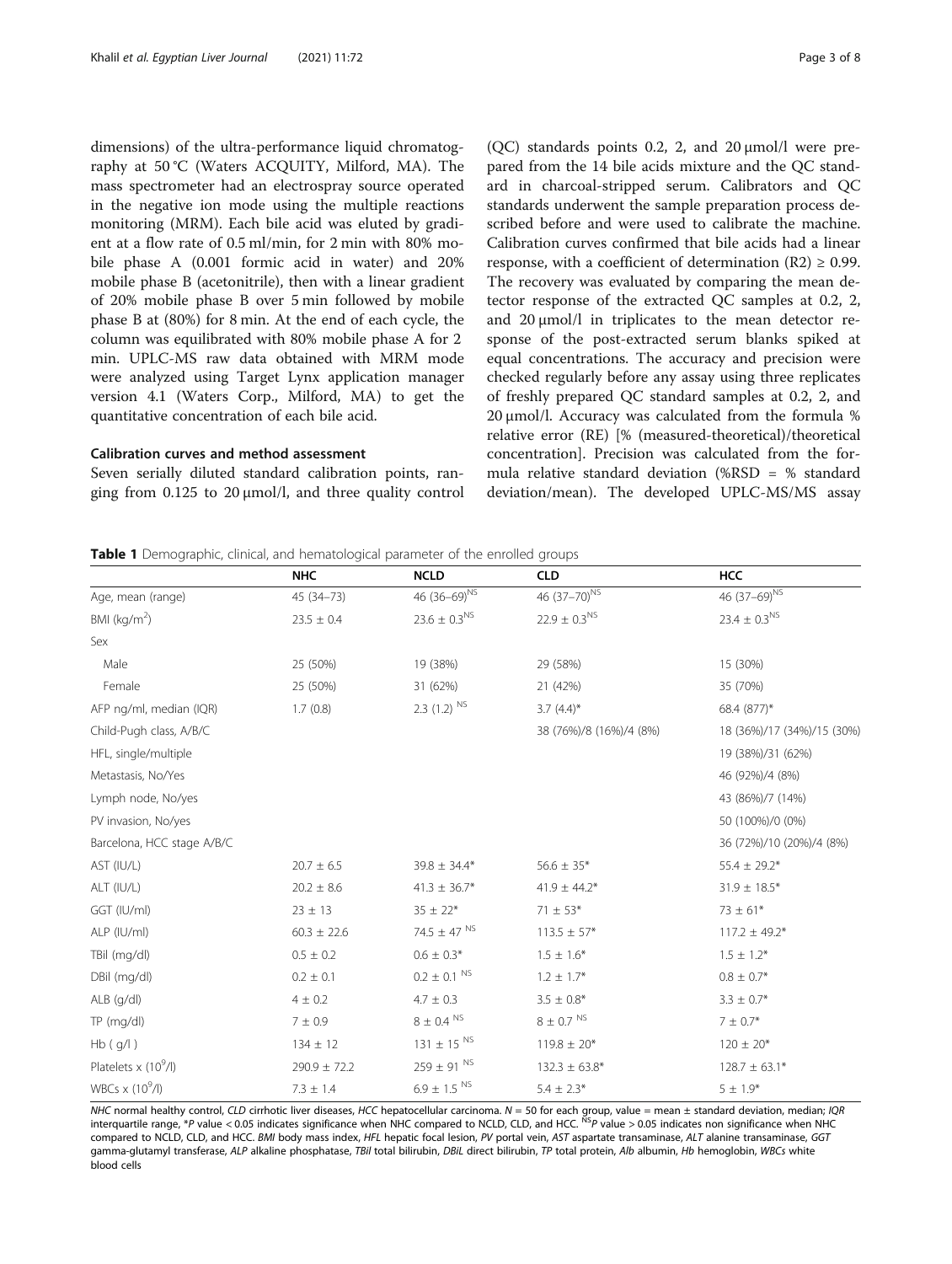method had the capability of quantitation of all the 14 bile acids included in the study. The assay performance was accurate and precise for bile acid analysis in the human serum [\[22\]](#page-7-0).

# Statistical analysis

Data were analyzed using SPSS 23 (SPSS Inc., CA, USA). The nonparametric Kruskal Wallis test and the Mann-Whitney test were used to detect the significance in multiple comparisons. The receiver operating characteristic (ROC) curve was used to assess the ability of bile acids to distinguish healthy subjects from patients with liver diseases. AUC  $\geq$  0.8 was considered as a significant test result to discriminate between two groups. Youden's index or *J* obtained from equation  $J = [(sensitivity + spe$ cificity) − 1] was applied to select a cutoff, where the sensitivity and the specificity are maximal. Pearson correlation analysis was used to assess relationships between the serum bile acids and AFP. Multivariate analysis was used to detect the predictive potential of bile acids to HCC [[23,](#page-7-0) [24](#page-7-0)].

# Results

# Clinical characteristics and laboratory parameters of study groups

Table [1](#page-2-0) presents the anthropometric and clinical parameters of the NCLD, CLD, and HCC groups. Patients were matched by age, gender, and body mass index (BMI) to control the biological and lifestyle confounders. These parameters did not show any significant

Table 2 Serum bile acids and fold changes in the studied groups

differences across groups, all  $P > 0.05$ . In the NCLD group, all 50 patients had a well-compensated liver function. In the CLD group, the patients were Child-Pugh A  $(n = 38)$ , Child-Pugh B  $(n = 8)$ , and Child-Pugh C  $(n = 18)$ 4). The HCC patients were Child-Pugh A ( $n = 18$ ), Child-Pugh B ( $n = 17$ ), and Child-Pugh C ( $n = 15$ ). According to Barcelona staging system HCC group were stage A ( $n = 13$ ), stage B ( $n = 10$ ), and stage C ( $n = 7$ ). HCC patients had either single focal lesion ( $n = 19$ ) or multiple focal lesions ( $n = 31$ ), lymph node involvement  $(n = 7)$ , or distant metastasis  $(n = 4)$ , but none had portal vein invasion. The laboratory parameters showed that CLD and HCC groups had a significant increase in AST, ALT, TBil, DBil, GGT, ALP, and AFP with a significant decrease in total protein TP, Alb, Hb, WBCs, and platelets relative to the control group, (all  $P < 0.05$ ). However, there was no statistically significant difference between the NCLD group and the NHC regarding DBil, TP, Hb, and WBCs (all  $P > 0.05$ ). The levels of DBil, GGT, and ALP increased while the level of Alb, TP, Hb, and platelets decreased in cirrhotic patients compared to NCLD or NHC (all  $P < 0.05$ ).

# Serum bile acid patterns in different stages of liver impairments

Table 2 presents the comparison of serum bile acids across the four groups. The progress of liver disease was associated with an increase in the serum level of bile acids. The serum bile acids were significantly higher in CLD and HCC groups than either NCLD or NHC groups. Eight bile

| BA           | <b>NHC</b>        | <b>NCLD</b>                   | <b>CLD</b>                    | <b>HCC</b>                    | F, NCLD | F, CLD | F, HCC |
|--------------|-------------------|-------------------------------|-------------------------------|-------------------------------|---------|--------|--------|
| CA           | $0.20 \pm 0.3$    | $0.6 \pm 1.7$ NS              | $0.5 \pm 0.86*$               | $1.7 \pm 4*$                  | $3*$    | $3*$   | $9*$   |
| <b>CDCA</b>  | $0.38 \pm 0.51$   | $0.73 \pm 1.2$ <sup>NS</sup>  | $1.45 \pm 1.91*$              | $5.1 \pm 14*$                 | $2^*$   | $4*$   | $13*$  |
| <b>DCA</b>   | $0.15 \pm 0.16$   | $0.19 \pm 0.11*$              | $0.31 \pm 0.40$ <sup>NS</sup> | $0.25 \pm 0.39$ NS            |         | $2^*$  | $2^*$  |
| <b>LCA</b>   | $0.01 \pm 0.03$   | $0.03 \pm 0.05*$              | $0.05 \pm 0.09*$              | $0.11 \pm 0.20*$              | $3*$    | $4*$   | $Q^*$  |
| <b>UDCA</b>  | $0.04 \pm 0.1$    | $0.04\pm0.08$ $^{\text{NS}}$  | $1.56 \pm 5.01*$              | $1.99 \pm 6*$                 |         | $38*$  | 48*    |
| <b>GCA</b>   | $0.24 \pm 0.33$   | $0.43 \pm 0.77$ <sup>NS</sup> | $3.77 \pm 4.06*$              | $8.4 \pm 13*$                 | $2^*$   | $16*$  | $35*$  |
| <b>GCDCA</b> | $0.45 \pm 0.66$   | $0.86 \pm 1.04*$              | $7.7 \pm 11.5*$               | $12.5 \pm 17*$                | $2^*$   | $17*$  | $29*$  |
| <b>GDCA</b>  | $0.24 \pm 0.36$   | $0.26 \pm 0.33$ <sup>NS</sup> | $1.48 \pm 2.9*$               | $1.72 \pm 7.2$ NS             |         | $6*$   | $7^*$  |
| <b>GUDCA</b> | $0.15 \pm 0.2$    | $0.07 \pm 0.12$ *             | $5.2 \pm 12.9*$               | $9.4 \pm 30*$                 | 0.5     | $35*$  | $38*$  |
| <b>TCA</b>   | $0.01 \pm 0.05$   | $0.04 \pm 0.09*$              | $1.7 \pm 2.7$ *               | $7.05 \pm 16*$                | $3*$    | $113*$ | $473*$ |
| <b>TCDCA</b> | $0.11 \pm 0.18$   | $0.07 \pm 0.15$ <sup>NS</sup> | $4.77 \pm 13.8^*$             | $9.1 \pm 16*$                 | 0.7     | $44*$  | 83*    |
| <b>TDCA</b>  | $0.07 \pm 0.15$   | $0.02 \pm 0.03$ <sup>NS</sup> | $0.19 \pm 0.36$ <sup>NS</sup> | $1.6 \pm 6$ NS                | 0.3     | $3*$   | $24*$  |
| <b>TLCA</b>  | $0.006 \pm 0.028$ | $0.001 \pm 0.002*$            | $0.02 \pm 0.07$ *             | $0.08 \pm 0.3*$               | 0.3     | $4*$   | $13*$  |
| <b>TUDCA</b> | $0.04 \pm 0.12$   | $0.01 \pm 0.02^{NS}$          | $0.09 \pm 0.37$ <sup>NS</sup> | $0.90 \pm 5.17$ <sup>NS</sup> | 0.3     | $2*$   | $18*$  |

NHC normal healthy control, NCLD noncirrhotic liver disease, CLD cirrhotic liver diseases, HCC hepatocellular carcinoma.  $N = 50$ , number of each group, values: mean ± standard deviation of bile acids (μM/L); F, fold changes relative to NHC. \*P value < 0.05 indicates significance when NHC compared to either NCLD, CLD, or HCC.  $^{NS}P$  value > 0.05 indicates significance when NHC compared to either NCLD, CLD, or HCC

CA cholic acid, CDCA chenodeoxycholic acid, DCA deoxycholic acid, LCA lithocholic acid, UDCA ursodeoxycholic acid, GCA glycholic acid, GCDCA

glycochenodeoxycholic acid, GDCA glycodeoxycholic acid, GUDCA glycoursodeoxycholic acid, TCA taurocholic acid, TCDCA taurochenodeoxycholic acid, TDCA taurodeoxycholic acid, TLCA taurolithocholic acid, TUDCA tauroursodeoxycholic acid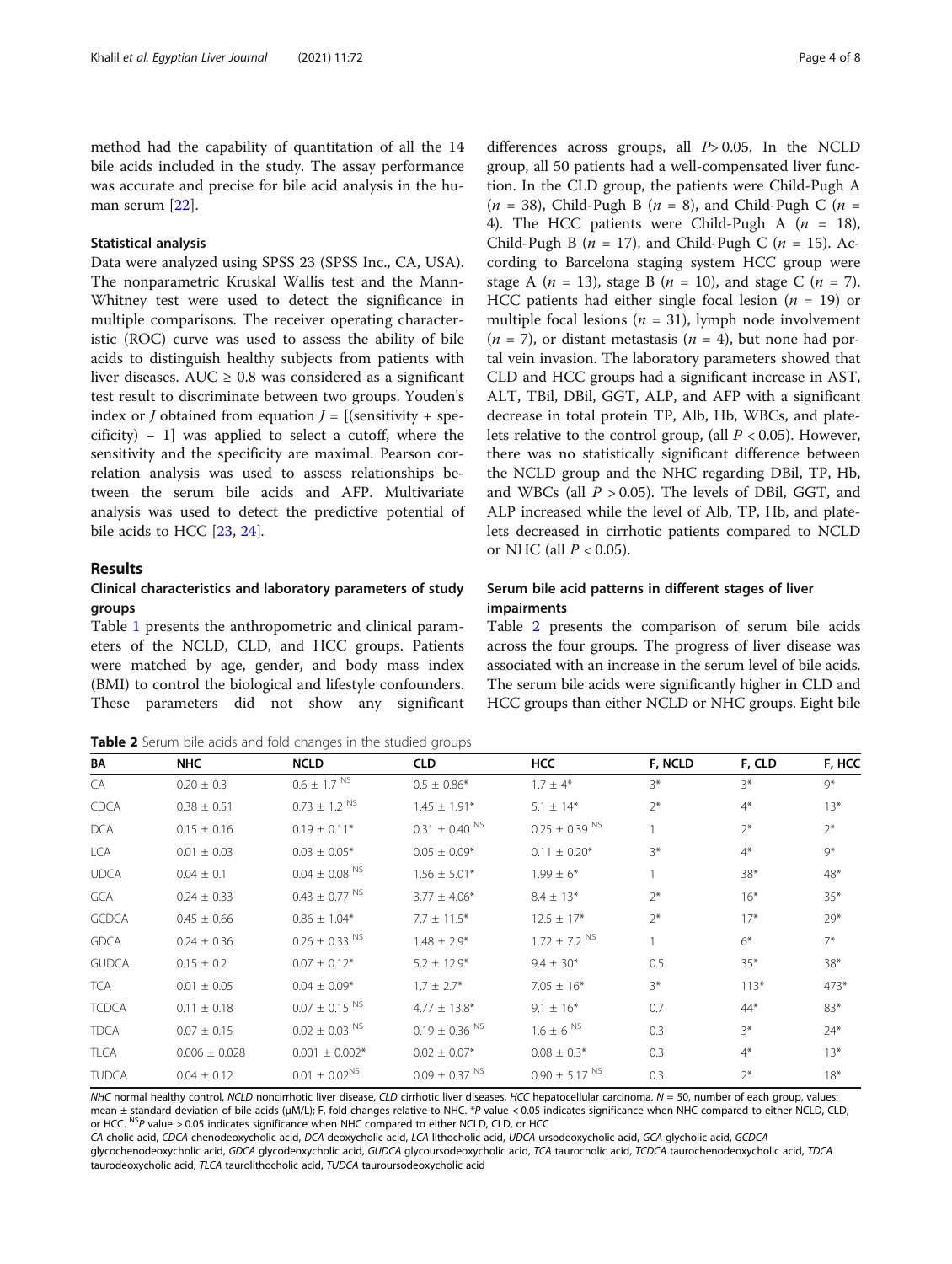acids (CA, CDCA, UDCA, TCA, GCA, GUDCA, TCDCA, and GCDCA) were significantly higher in CLD and HCC than in NHC or NCLD (all  $P < 0.05$ ). The fold change of bile acids relative to the NHC showed a pattern that HCC > CLD > NCLD, and the increase in the fold was mainly prominent in conjugated bile acids.

# Serum bile acids as potential marker of chronic liver impairment

ROC analysis of the 14 serum bile acids evaluated the ability of bile acids to discriminate HCC from liver cirrhosis. Figure 1 displayed the results of the ROC curves of the 14 bile acids and their diagnostic performance. Five conjugated bile acids (GCA, GCDCA, GUDCA, TCA, and TCDCA) had the best diagnostic performance to separate HCC from NHC with AUC ranging from (0.792–0.963, all  $p < 0.05$ ) and to separate HCC from NCLD with AUC ranging from (0.795–0.966, all  $p < 0.05$ ). Bile acids did not discriminate HCC from CLD with AUC ranged from (0.414–0.6[3](#page-5-0)8, all  $p > 0.05$ ). Table 3 summarizes the AUC, sensitivity, and specificity of the 14 bile acids at the cutoff points detected by Youden's index of the ROC curves.

# The interaction of the serum bile acids with the clinicopathological aspect of HCC

Table [4](#page-5-0) presents the correlation between AFP and bile acids and multivariate analysis between bile acids and the clinicopathological parameter of HCC. Correlation analysis showed that among the 14 bile acids, CA,  $r = 0.285$   $p$  $<$  0.001; LCA,  $r = 0.126$   $p < 0.033$ ; TCA,  $r = 0.117$   $p <$ 0.048; TLCA,  $r = 0.128$   $p < 0.031$ ; and TUDCA,  $r = 0.656$  $p < 0.001$  were positively correlated with AFP.

Multivariate analysis of the clinicopathological feature of HCC (number of the focal lesion, lymph node involvement, metastasis, Child-Pugh score, and Barcelona stage of the disease) revealed that TLCA correlated with three of these clinical parameters, namely, lymph node involvement, number of focal lesions, and the Barcelona stage of HCC. GDCA is associated with metastasis. DCA, TDCA, and TLCA correlated with the Barcelona stage. Five bile acids, one primary and four conjugated bile acids (CDCA, GCA, GDCA, GUDCA, and TUDCA), are associated with the Child-Pugh score. Five bile acids (CA, GCDCA, LCA, TCDCA, and UDCA) did not correlate with any of these clinical parameters and were statistically insignificant  $(P > 0.05)$ .

# **Discussion**

The study characterized the metabolic profile of 14 bile acids associated with different stages of liver diseases complicating chronic HCV infection in matched groups of patients with NCLD, LCD, and HCC utilizing a metabolomics approach employing ultrahigh-performance liquid chromatography-tandem mass spectrometry. The



TCA, taurocholic acid; GCA, glycholic acid; GUDCA, glycoursodeoxycholic acid; TCDCA, taurochenodeoxycholic acid; TDCA, taurodeoxycholic acid; CA, cholic acid; GCDCA, glycochenodeoxycholic acid; UDCA, ursodeoxycholic acid; GDCA, glycodeoxycholic acid; TLCA, taurolithocholic acid; CDCA, chenodeoxycholic acid; DCA, deoxycholic acid; LCA, lithocholic acid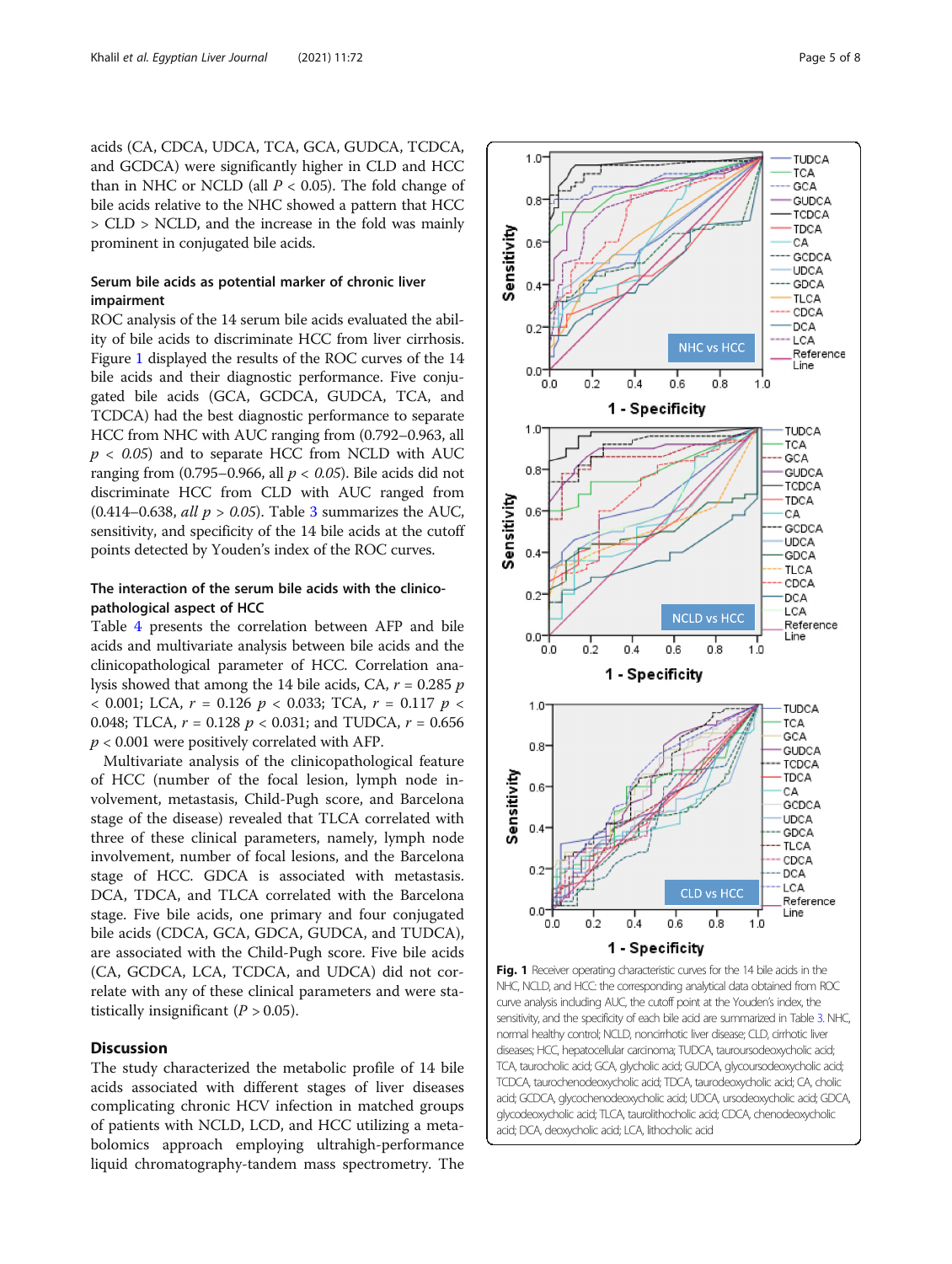<span id="page-5-0"></span>Table 3 Analytical data obtained from ROC curve analysis of 14 Bile acid. The AUC, the cutoff point at the Youden's index, the sensitivity, and the specificity of each bile acid

| BA           | NHC vs. HCC |        |      | <b>NCLD vs. HCC</b> |            |        | <b>CLD vs HCC</b> |      |            |        |      |      |
|--------------|-------------|--------|------|---------------------|------------|--------|-------------------|------|------------|--------|------|------|
|              | <b>AUC</b>  | Cutoff | Sen% | Spe%                | <b>AUC</b> | Cutoff | Sen%              | Spe% | <b>AUC</b> | Cutoff | Sen% | Spe% |
| CA           | 0.640       | 0.005  | 88   | 34                  | 0.577      | 0.35   | 36                | 88   | 0.469      | 2.9    | 20   | 98   |
| <b>CDCA</b>  | 0.743       | 0.215  | 82   | 62                  | 0.684      | 0.51   | 60                | 76   | 0.532      | 3.35   | 26   | 92   |
| <b>DCA</b>   | 0.470       | 0.55   | 16   | 100                 | 0.375      | 0.365  | 22                | 94   | 0.442      | 0.045  | 66   | 40   |
| LCA          | 0.792       | 0.001  | 76   | 74                  | 0.614      | 0.035  | 50                | 80   | 0.638      | 0.001  | 76   | 48   |
| <b>UDCA</b>  | 0.643       | 0.12   | 38   | 94                  | 0.594      | 0.325  | 32                | 100  | 0.447      | 0.325  | 32   | 78   |
| <b>GCA</b>   | 0.889       | 1.55   | 78   | 100                 | 0.859      | 1.35   | 78                | 94   | 0.626      | 1.45   | 78   | 46   |
| <b>GCDCA</b> | 0.948       | 1.705  | 84   | 96                  | 0.910      | 3.15   | 74                | 100  | 0.584      | 3.1    | 74   | 48   |
| <b>GDCA</b>  | 0.558       | 1.015  | 32   | 98                  | 0.502      | 0.405  | 42                | 86   | 0.414      | 32.2   | 2    | 100  |
| <b>GUDCA</b> | 0.850       | 0.22   | 80   | 84                  | 0.891      | 0.15   | 86                | 82   | 0.612      | 0.215  | 80   | 46   |
| <b>TCA</b>   | 0.859       | 0.025  | 74   | 94                  | 0.795      | 0.475  | 60                | 100  | 0.563      | 0.435  | 60   | 64   |
| <b>TCDCA</b> | 0.963       | 0.21   | 96   | 88                  | 0.966      | 0.55   | 84                | 100  | 0.635      | 0.55   | 84   | 38   |
| <b>TDCA</b>  | 0.516       | 0.375  | 20   | 96                  | 0.559      | 0.11   | 26                | 100  | 0.496      | 1.025  | 10   | 100  |
| <b>TLCA</b>  | 0.648       | 0.002  | 40   | 86                  | 0.533      | 0.007  | 34                | 96   | 0.508      | 0.002  | 40   | 70   |
| <b>TUDCA</b> | 0.611       | 0.125  | 32   | 94                  | 0.662      | 0.055  | 46                | 88   | 0.536      | 0.115  | 32   | 96   |

NHC normal healthy control, NCLD noncirrhotic liver disease, CLD cirrhotic liver diseases, HCC hepatocellular carcinoma, BA bile acid, N = 50, number of each group, ROC receiver operator characteristic, AUC Area under curve, Sen. sensitivity, Spe. specificity. AUC > 0.8 indicates significant relation CA cholic acid, CDCA chenodeoxycholic acid, DCA deoxycholic acid, LCA lithocholic acid, UDCA ursodeoxycholic acid, GCA glycholic acid, GCDCA

glycochenodeoxycholic acid, GDCA glycodeoxycholic acid, GUDCA glycoursodeoxycholic acid, TCA taurocholic acid, TCDCA taurochenodeoxycholic acid, TDCA taurodeoxycholic acid, TLCA taurolithocholic acid, TUDCA tauroursodeoxycholic acid

changes in the serum bile acids level in the noncirrhotic patients compared to healthy controls were trivial, indicating that the liver can handle the insult without compromising the pool of the bile acids. Four conjugated bile acids, namely GCA, GCDCA, GUDCA, and TCDCA, significantly increased in cirrhotic patients compared with noncirrhotic and were consistent with the clinical and biochemical parameters and thus could be observed as biomarkers of the progress of the liver cirrhosis disease.

In agreement with Zhao et al., this study also found an increase in the conjugated bile acids more than the unconjugated bile acids in cirrhotic and HCC patients, suggesting that conjugated bile acids may reflect the progress of the chronic liver cirrhosis to HCC [\[25](#page-7-0)]. Abnormal metabolism of bile acids and oxidative stress are early metabolic changes observed during the progression of liver cirrhosis to early stages of HCC as they can trigger DNA damage and induce apoptosis [\[26](#page-7-0), [27\]](#page-7-0). An increase in conjugated bile acids has long been recognized in patients with hepatobiliary diseases such as viral hepatitis, cirrhosis, and cholangiocarcinoma [[28\]](#page-7-0). Bile acid conjugation results in less toxic and more water-soluble bile acid types, thus protecting against cellular damage from such toxic compound that triggers oxidative stress and stimulates cell death signaling [[22](#page-7-0)]. Yang et al. found upregulation of bile acids GCDCA, GDCA, and GCA in patients with hepatitis B compared to healthy control s[[25\]](#page-7-0). Yin Wan et al. detected upregulation of

| ΒA           | Pearson<br>Correlation | Multivariate analysis, F test |                      |                      |                      |                      |  |  |
|--------------|------------------------|-------------------------------|----------------------|----------------------|----------------------|----------------------|--|--|
|              | <b>AFP</b>             | #FL                           | LN                   | Met                  | CHP-S                | B. stage             |  |  |
| CA           | $0.29*$                | $0.40^{N5}$                   | $0.07 N^{5}$         | $1.03^{N5}$          | 2.39 NS              | $0.71^{N5}$          |  |  |
| <b>CDCA</b>  | $0.01$ NS              | $0.07$ NS                     | $0.13^{N5}$          | 1.27 <sup>NS</sup>   | $3.21*$              | $0.12^{N5}$          |  |  |
| <b>DCA</b>   | $-0.04$ NS             | $1.82$ NS                     | 3.88 NS              | 0.39 <sup>NS</sup>   | $1.62$ <sup>NS</sup> | $4.02*$              |  |  |
| LCA          | $0.13*$                | 1.40 <sup>NS</sup>            | $1.75$ NS            | $1.34$ NS            | $0.46$ <sup>NS</sup> | $0.45$ <sup>NS</sup> |  |  |
| <b>UDCA</b>  | $-0.02$ NS             | $1.53$ NS                     | $0.16$ NS            | $0.91^{N5}$          | $2.34$ NS            | $0.03$ NS            |  |  |
| <b>GCA</b>   | $0.04$ NS              | $0.76$ <sup>NS</sup>          | 0.10 <sup>NS</sup>   | $0.26$ <sup>NS</sup> | 28.15*               | $0.45$ <sup>NS</sup> |  |  |
| <b>GCDCA</b> | $0.08$ <sup>NS</sup>   | $0.01$ NS                     | 0.00 <sup>NS</sup>   | $0.11^{N5}$          | $2.38$ <sup>NS</sup> | $0.37$ <sup>NS</sup> |  |  |
| <b>GDCA</b>  | $-0.01$ NS             | $0.29$ NS                     | $0.34$ NS            | $5.07*$              | $1.33$ NS            | 0.58                 |  |  |
| <b>GUDCA</b> | $0.06$ <sup>NS</sup>   | $0.77$ <sup>NS</sup>          | $0.14$ NS            | $0.48$ NS            | $2.67*$              | 0.29 <sup>NS</sup>   |  |  |
| TCA          | $0.10*$                | $0.12^{N5}$                   | $0.41$ NS            | $0.31$ NS            | 14.90*               | 2.49 NS              |  |  |
| <b>TCDCA</b> | $0.07$ <sup>NS</sup>   | $0.08$ NS                     | 0.30 <sup>NS</sup>   | 0.20 <sup>NS</sup>   | $0.61$ NS            | $0.62$ <sup>NS</sup> |  |  |
| <b>TDCA</b>  | $-0.01$ NS             | $1.63$ <sup>NS</sup>          | $0.02$ <sup>NS</sup> | $0.13$ <sup>NS</sup> | $0.18$ <sup>NS</sup> | 18.14*               |  |  |
| <b>TLCA</b>  | $0.13*$                | $4.46*$                       | $7.14*$              | $1.26$ <sup>NS</sup> | $1.38$ <sup>NS</sup> | $4.44*$              |  |  |
| <b>TUDCA</b> | $0.66*$                | $0.00^{NS}$                   | $0.00$ NS            | $0.00$ NS            | $4.11*$              | $0.00$ NS            |  |  |

BA bile acid, HCC hepatocellular carcinoma,  $N = 50$ ; FL number of focal lesions, LN lymph node, Met metastasis, CHP-S Child-Pugh Score, B. stage Barcelona stage of HCC, \* indicates P value < 0.05 and presence of a significant<br>correlation. <sup>NS</sup> indicates P value > 0.05 and absence of a significant correlation<br>C4 cholic acid CDC4 chanodeovicholic acid DC4 deoxicholic acid JC4 CA cholic acid, CDCA chenodeoxycholic acid, DCA deoxycholic acid, LCA lithocholic acid, UDCA ursodeoxycholic acid, GCA glycholic acid, GCDCA glycochenodeoxycholic acid, GDCA glycodeoxycholic acid, GUDCA glycoursodeoxycholic acid, TCA taurocholic acid, TCDCA taurochenodeoxycholic acid, TDCA taurodeoxycholic acid, TLCA taurolithocholic acid, TUDCA tauroursodeoxycholic acid

| Table 4 Bile acids correlation analysis with AFP and their |  |  |  |
|------------------------------------------------------------|--|--|--|
| multivariate analysis with HCC clinical parameters         |  |  |  |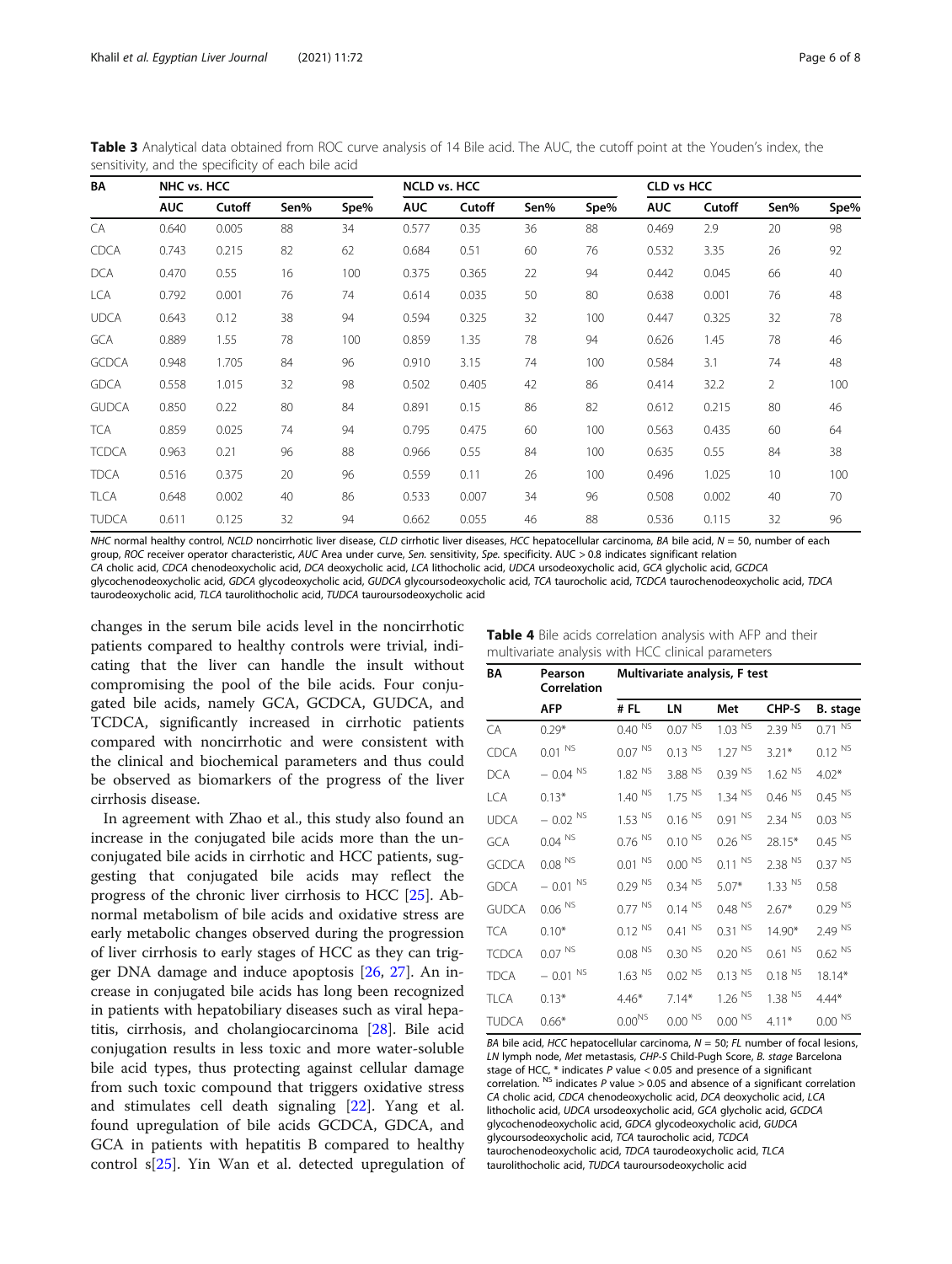four bile acids, GCA, GCDCA, TCA, and TCDCA in cirrhotic patients [\[23\]](#page-7-0).

In the current study, bile acids profiles did not distinguish HCC from liver cirrhosis, although, GCDCA, GCA, GUDCA, and TCDCA tended to be higher in HCC but without evident statistical significant difference. Several metabolomics studies have identified metabolite expression profile differences between HCC and healthy controls [\[2,](#page-7-0) [29\]](#page-7-0), however, as HCC is usually present in patients with liver cirrhosis, it is more relevant to consider cirrhotic patients as a control rather than healthy subjects. The current study had the privilege of including both the NCLD and CLD groups to reflect the progress of liver cirrhosis. Fewer studies reported metabolomics profile differences between HCC and liver cirrhosis [\[30,](#page-7-0) [31](#page-7-0)]. Ressom et al. characterized the metabolic changes relating to HCC in patients with liver cirrhosis and found that bile acids reduced in HCC relative to cirrhosis [[32](#page-7-0)]. Xiao et al. detected a downregulation of three bile acids, GCA, GDCA, and GCDCA, in HCC compared to liver cirrhosis [\[33](#page-7-0)]. Chen et al. identified four bile acids CA, GCA, DCA, and GCDCA, altered differently in HCC from liver cirrhosis [[2\]](#page-7-0). The interaction of the bile acids with the clinicopathological features of HCC showed that five bile acids, one primary (CDCA) and four conjugated (GCA, GDCA, GUDCA, TUDCA), correlated with the Child-Pugh score with a predominance of the glycoconjugates form of bile acids. Another three bile acids, one primary (DCA) and two taurine-conjugated (TDCA, TLCA), bile acid correlated with the Barcelona stage of the disease. Therefore, the metabolic profile of these bile acids may predict the progress of liver cirrhosis to HCC [[34\]](#page-7-0). As this study lacks the HCC group without cirrhosis, therefore, the effect of the associated background cirrhosis as a confounding factor could not be ignored, and further studies with noncirrhotic HCC are required to confirm these findings. The limitation of the study is as follows: although patients groups were matched by demographic and clinical characteristics to control factors that may confound interpretation of the bile acids data yet, other diseases such as diabetes, obesity, metabolic syndrome, cardiovascular disease, and gastrointestinal microbiota are related to bile acids metabolism. Therefore, the coexisting of these diseases with liver cirrhosis adds layers of complexity to metabolomics profiling of bile acids [[35](#page-7-0)–[38\]](#page-7-0). The primary objective of this work was to examine the disturbance of bile acids in HCV-induced liver cirrhosis complicated by HCC. Further studies integrating HCC metabolomics data and the relationship of serum bile acid to the direct-acting antiviral agents (DAAs) are needed to delineate the complicated relationship with the other diseases that might confound the result.

# Conclusion

This study characterized the metabolic profile of 14 bile acids in serum in patients with post HCV liver dysfunction ranging from non cirrhosis, cirrhosis, and hepatocellular carcinoma using UPLC-MS/MS methods. The level of conjugated bile acids GCA, GCDCA, GUDCA, and TCDCA were consistently higher in HCC than in NCLD and showed a tendency to be higher in HCC than CLD but without evident statistical significant difference. The increase in the serum bile acids level in patients with HCV-induced liver cirrhosis might serve as warring biomarkers for the progress of liver cirrhosis disease but not HCC.

#### Abbreviations

NHC: Normal healthy control; NCLD: Noncirrhotic liver disease; CLD: Cirrhotic liver diseases; HCC: Hepatocellular carcinoma; CA: Cholic acid; CDCA: Chenodeoxycholic acid; DCA: Deoxycholic acid; LCA: Lithocholic acid; UDCA: Ursodeoxycholic acid; GCA: Glycholic acid; GCDCA: Glycochenodeoxycholic acid; GDCA: Glycodeoxycholic acid; GUDCA: Glycoursodeoxycholic acid; TCA: Taurocholic acid; TCDCA: Taurochenodeoxycholic acid; TDCA: Taurodeoxycholic acid; TLCA: Taurolithocholic acid; TUDCA: Tauroursodeoxycholic acid; AST: Aspartate transaminase; ALT: Alanine transaminase; GGT: Gammaglutamyl transferase; ALP: Alkaline phosphatase; TBil: Total bilirubin; DBiL: Direct bilirubin; TP: Total protein; Alb: Albumin; Hb: Hemoglobin; WBCs: White blood cells; HBV: Hepatitis B virus; HCC: Hepatocellular carcinoma; HCV: Hepatitis C virus; AASLD: American Association for the Study of Liver Diseases; AFP: Alpha-fetoprotein; BCLC: Barcelona Clinic Liver Cancer; CT: Computed tomography; ESAL: European Association for the Study of the Liver; NMR: Nuclear magnetic resonance; TNM: (T) tumor, (N) nodes, (M), metastases; FL: Focal lesions; LN: Lymph node; Met: Metastasis; CHP: Child-Pugh; HFL: Hepatic focal lesion; PV: Portal vein

#### Acknowledgements

We would like to express our deep appreciation to all departments and personnel of the National Liver Institute, Menoufia University, for their continuous help and support of the research.

#### Authors' contributions

A.S: optimized the UPLC/MS/MS method and performed the experiments. E.A: collection of clinical data and gaining ethical approval. M.O: study design and involved in protocol development. H.S: study concept and contributed reagents, materials, and analysis tools. M.B: help in UPLC/MS/MS method. A.K: corresponding author, analyzed the data, wrote and edited the manuscript. All authors reviewed and edited the manuscript and approved the final version of the manuscript.

## Funding

The authors declare they do not have any financial disclosure.

#### Availability of data and materials

The datasets used and/or analyzed during the current study are available from the corresponding author on reasonable request.

#### Declarations

#### Ethics approval and consent to participate

The research ethics committees of the National Liver Institute (IRB00003413), Menouffia University, approved the research proposal and the protocols to comply with national research guidelines. Patients provided informed written consent for the use of tissue for research purposes.

### Consent for publication

Obtained from all participants.